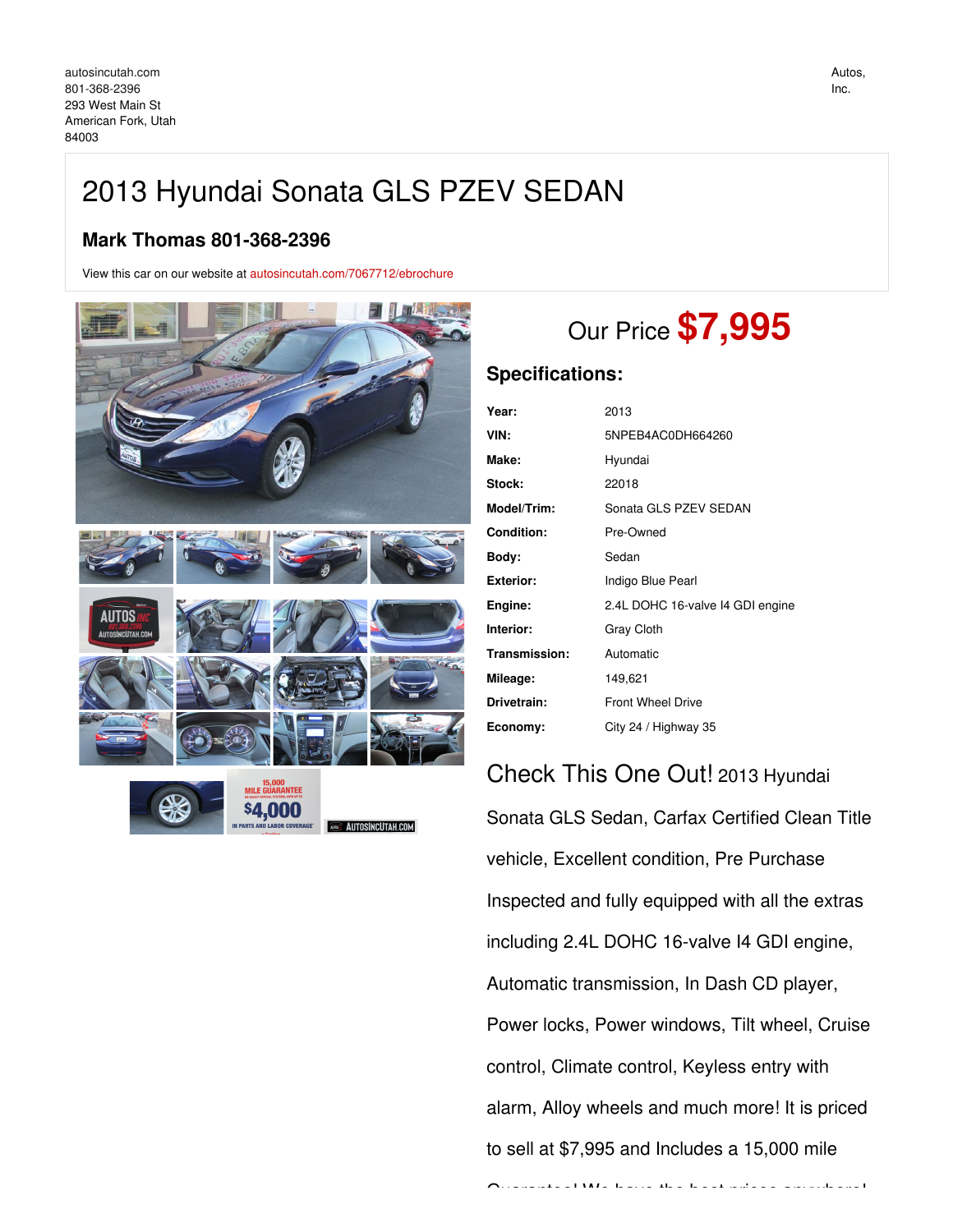Guarantee! We have the best prices anywhere!

Don't miss this one! Call or Text Mark at 801-

368-2396 for more information. Visit us on the

web at autosincutah.com



Check Out Our Google [Reviews](https://goo.gl/8uQi3A)

2013 Hyundai Sonata GLS PZEV SEDAN Autos, Inc. - 801-368-2396 - View this car on our website at[autosincutah.com/7067712/ebrochure](https://autosincutah.com/vehicle/7067712/2013-hyundai-sonata-gls-pzev-sedan-american-fork-utah-84003/7067712/ebrochure)



2013 Hyundai Sonata GLS PZEV SEDAN Autos, Inc. - 801-368-2396 - View this car on our website at[autosincutah.com/7067712/ebrochure](https://autosincutah.com/vehicle/7067712/2013-hyundai-sonata-gls-pzev-sedan-american-fork-utah-84003/7067712/ebrochure)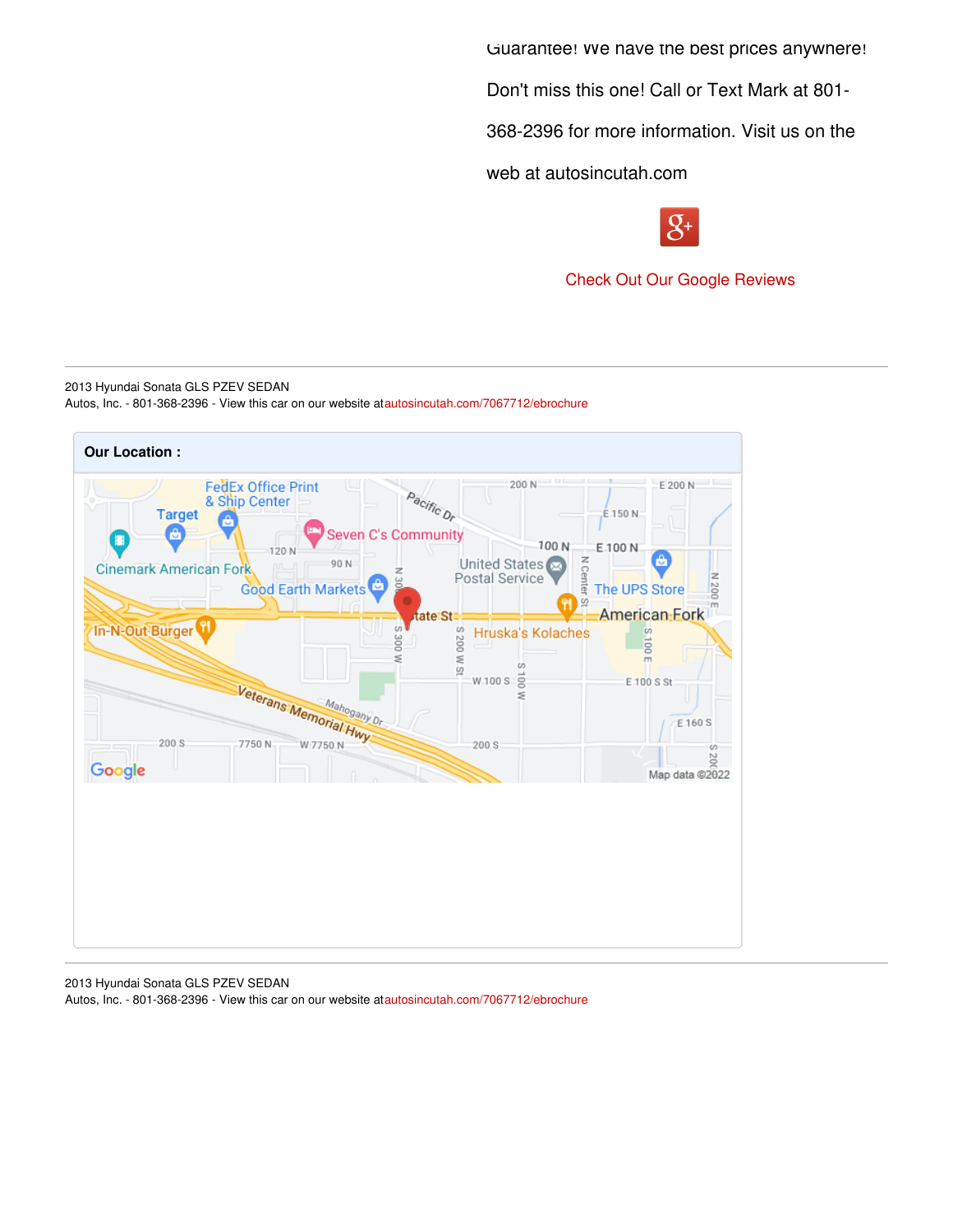## **Installed Options**

### **Interior**

- Dual tier console w/armrest, storage, (2) cupholders
- Front bucket seats w/active head restraints Full floor carpeting
- Indicators -inc: PRND, cruise control, turn signal/hazard, high beam, ESC/TCS, ECO
- Instrumentation -inc: speedometer, tachometer, coolant temp, fuel level, odometer, trip odometer, digital clock
- Lighting -inc: dome, front map lights, ignition, glovebox, cargo- Locking glovebox
- Map pockets- Metalgrain interior accents- Pwr door locks
- Pwr windows w/driver auto up/down, pinch protection
- Rear 60/40 split-fold seats w/outboard headrests- Rear center armrest w/(2) cupholders
- Rear coat hanger- Rear window defroster- Remote fuel/hood/trunk release
- Remote keyless entry system w/security alarm- Seatback pockets
- Tilt/telescopic steering wheel -inc: audio/Bluetooth/cruise controls- Trip computer
- Warning chimes -inc: key-in-ignition w/door ajar, seatbelt
- Warning lights -inc: oil pressure, battery, door ajar, airbag, seatbelt, low fuel, trunk open, brake, check engine, ABS, TPMS
- Dual sunvisors w/illuminated vanity mirrors- Door sill scuff plates- Cruise control
- Cloth seating surfaces- Cloth door trim- Air conditioning -inc: cabin air filter
- Active ECO system- (4) door bottle holders- (3) assist grips
- (2) center console mounted 12-volt pwr outlets

#### **Exterior**

- Speed-sensitive variable intermittent windshield wipers- Solar control glass
- Projector-lens headlights- P205/65R16 all-season tires- Compact T125/80D16 spare tire
- Chrome window trim- Body-color heated pwr mirrors w/timer- Body-color grille
- Body-color door handles- 16" alloy wheels

#### **Safety**

- Dual tier console w/armrest, storage, (2) cupholders
- Front bucket seats w/active head restraints Full floor carpeting
- Indicators -inc: PRND, cruise control, turn signal/hazard, high beam, ESC/TCS, ECO
- Instrumentation -inc: speedometer, tachometer, coolant temp, fuel level, odometer, trip odometer, digital clock
- Lighting -inc: dome, front map lights, ignition, glovebox, cargo- Locking glovebox
- Map pockets- Metalgrain interior accents- Pwr door locks
- Pwr windows w/driver auto up/down, pinch protection
- Rear 60/40 split-fold seats w/outboard headrests- Rear center armrest w/(2) cupholders
- Rear coat hanger- Rear window defroster- Remote fuel/hood/trunk release
- Remote keyless entry system w/security alarm- Seatback pockets
- Tilt/telescopic steering wheel -inc: audio/Bluetooth/cruise controls- Trip computer
- Warning chimes -inc: key-in-ignition w/door ajar, seatbelt
- Warning lights -inc: oil pressure, battery, door ajar, airbag, seatbelt, low fuel, trunk open, brake, check engine, ABS, TPMS
- Dual sunvisors w/illuminated vanity mirrors- Door sill scuff plates- Cruise control
- Cloth seating surfaces- Cloth door trim- Air conditioning -inc: cabin air filter
- Active ECO system- (4) door bottle holders- (3) assist grips
- (2) center console mounted 12-volt pwr outlets

#### **Mechanical**

- 110-amp alternator- 2.4L DOHC 16-valve I4 GDI engine 4-wheel disc brakes
- 6-speed automatic transmission w/OD, SHIFTRONIC
- Dual continuously variable valve timing (DCVVT)- Engine-speed-sensing pwr steering
- Front wheel drive- Front/rear stabilizer bars
- Independent multi-link rear suspension w/gas shocks
- MacPherson strut front suspension w/gas shocks

Terms of Sale The following terms of sale apply to all of our sales. Payment Methods Cash (in person), certified check, bank transfers, or 3rd-party financing. All funds must be in US dollars only. Please be sure to have full payment and/or approved financing in place before making your final bid. Call us for more information. Deposit The successful buyer and/or high bidder will submit a \$1,000 non-refundable deposit. If it is an eBay transaction, within 1 business days of the close of the auction to secure the vehicle. Payment of Balance Due The buyer agrees to pay remaining balance due (plus applicable fees and taxes) within 7 days of receipt of the deposit. All financial transactions and applicable documents must be completed before delivery of the vehicle. By submitting your deposit, you are entering into a legally binding contract to buy this vehicle. The balance is due, in full, within 7 days of receipt of the deposit. If the balance is not paid in full within 7 days following the deposit, we reserve the right to re-list the vehicle and/or sell the vehicle to the next qualified buyer. As previously documented, any and all deposits are unequivocally non-refundable. All vehicles are sold as-is unless otherwise specified. I have done my best to accurately describe this vehicle. The miles you see are the actual miles on the vehicle at the time of the original listing. This vehicle (as well as all of our vehicles) is available on our